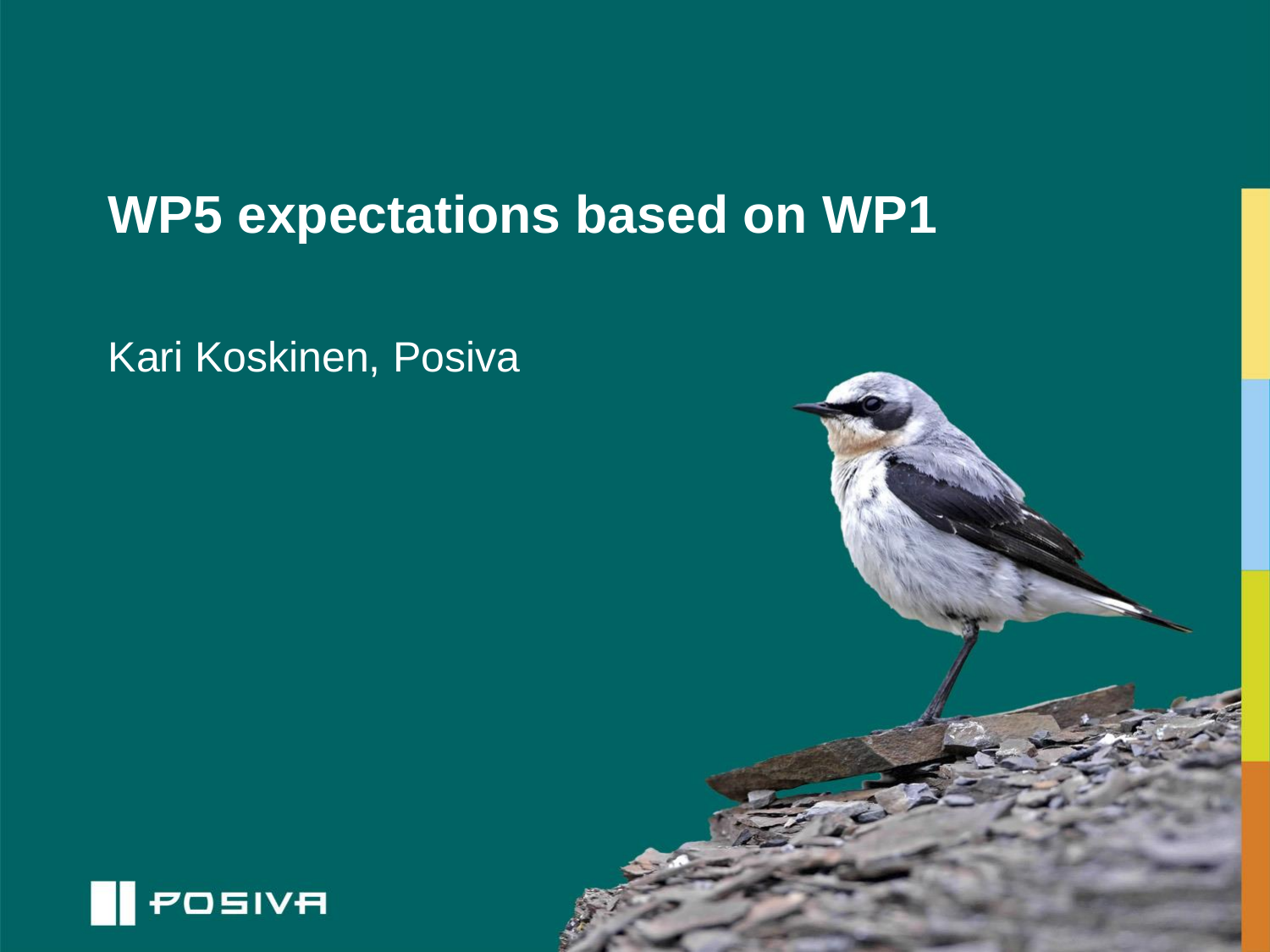## **WP5 expectations based on WP1**

- **Validate and advance** the models used for **predictions**
	- 1) mass loss of clay in dilute waters and clay colloids generation in special and
	- 2) clay colloids facilitated radionuclide transport.
- **Formulate data need**s from other WP's

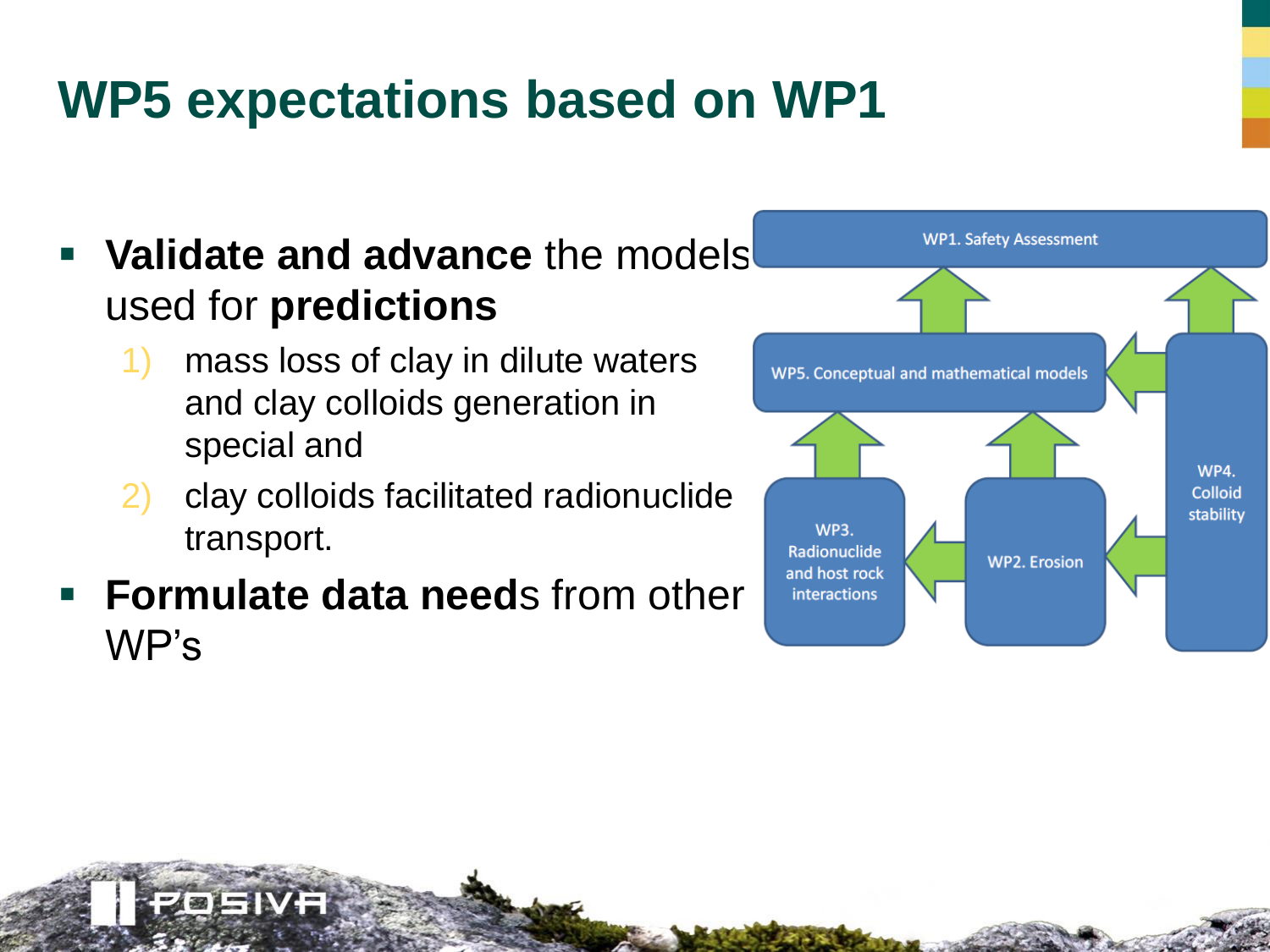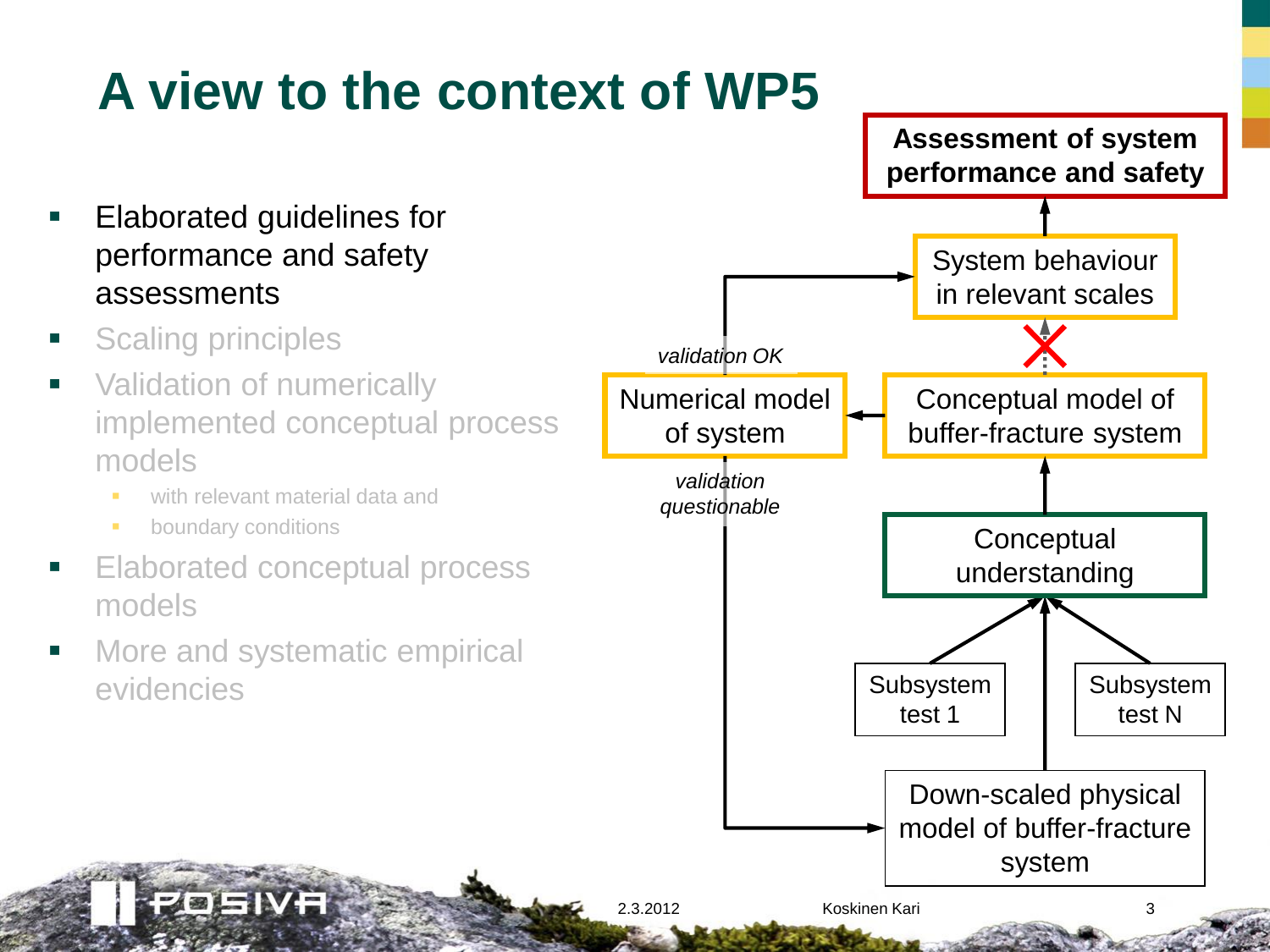## **WP5 expected outcomes**

Conceptual models

- reason dominant processes,
- **EXTERGHT** identify and reason relevant parameters and
- **EXEC** articulate the data needed to implement new aspects.

- **Nathematical and numerical models** 
	- validate models by predicting the data obtained from WP2-4 and the likes
	- **F** implement new features arising from elaborated conceptual models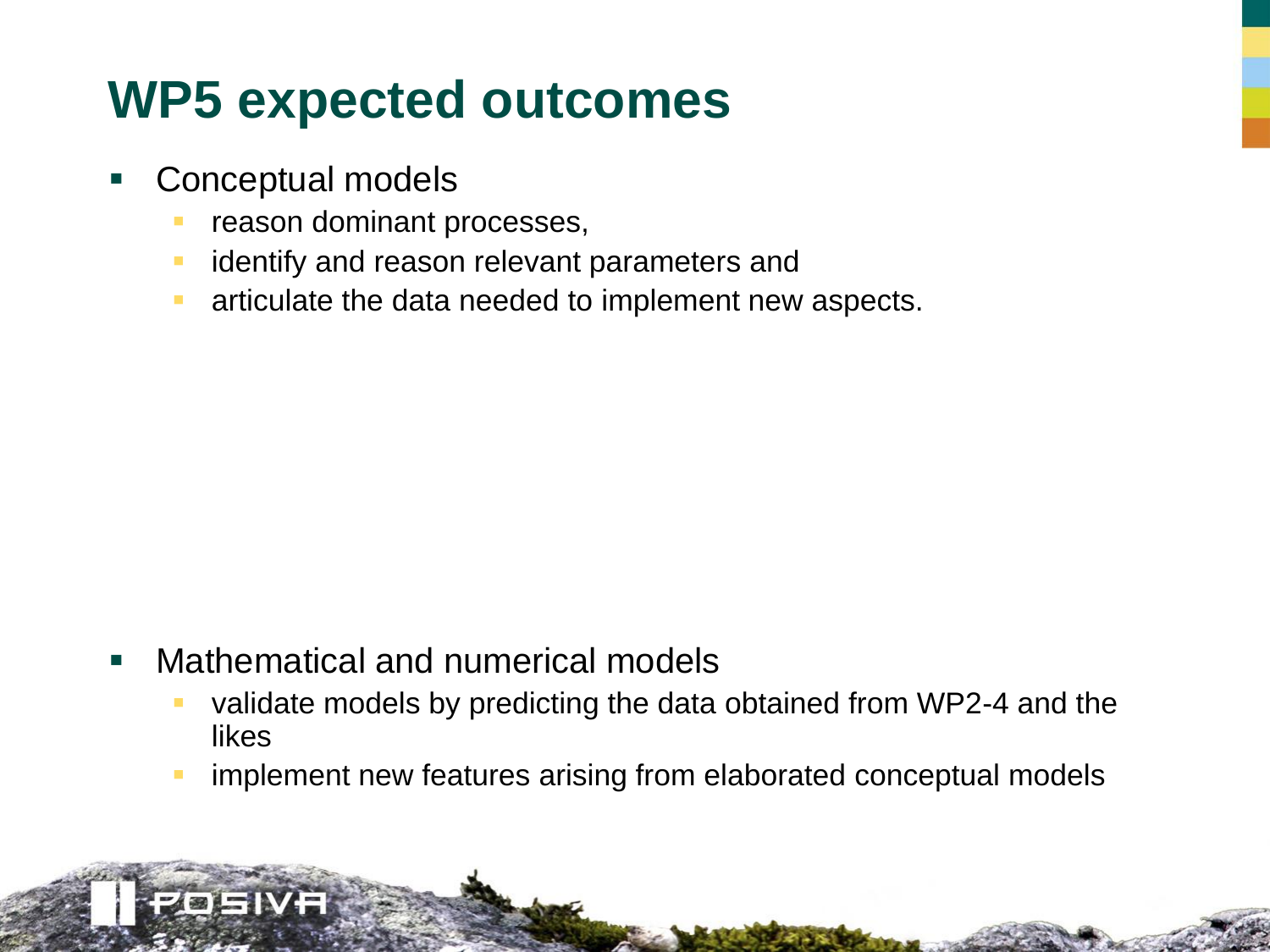## **Some actual WP5 outcomes**

- Conceptual models
	- reason dominant processes,
	- identify and reason relevant parameters and
	- **EXECUTE:** articulate the data needed to implement new aspects.
		- **swelling (or penetration into fracture)**
		- **gravity driven mass loss**
		- **accessory mineral dynamics**
		- **mass release and floc formation**
		- **co-volume fraction –concept**
		- **variable fracture aperture**
- Mathematical and numerical models
	- validate models by predicting the data obtained from WP2-4 and the likes
	- **F** implement new features arising from elaborated conceptual models

#### **resulted in formulating and assessing a benchmark case**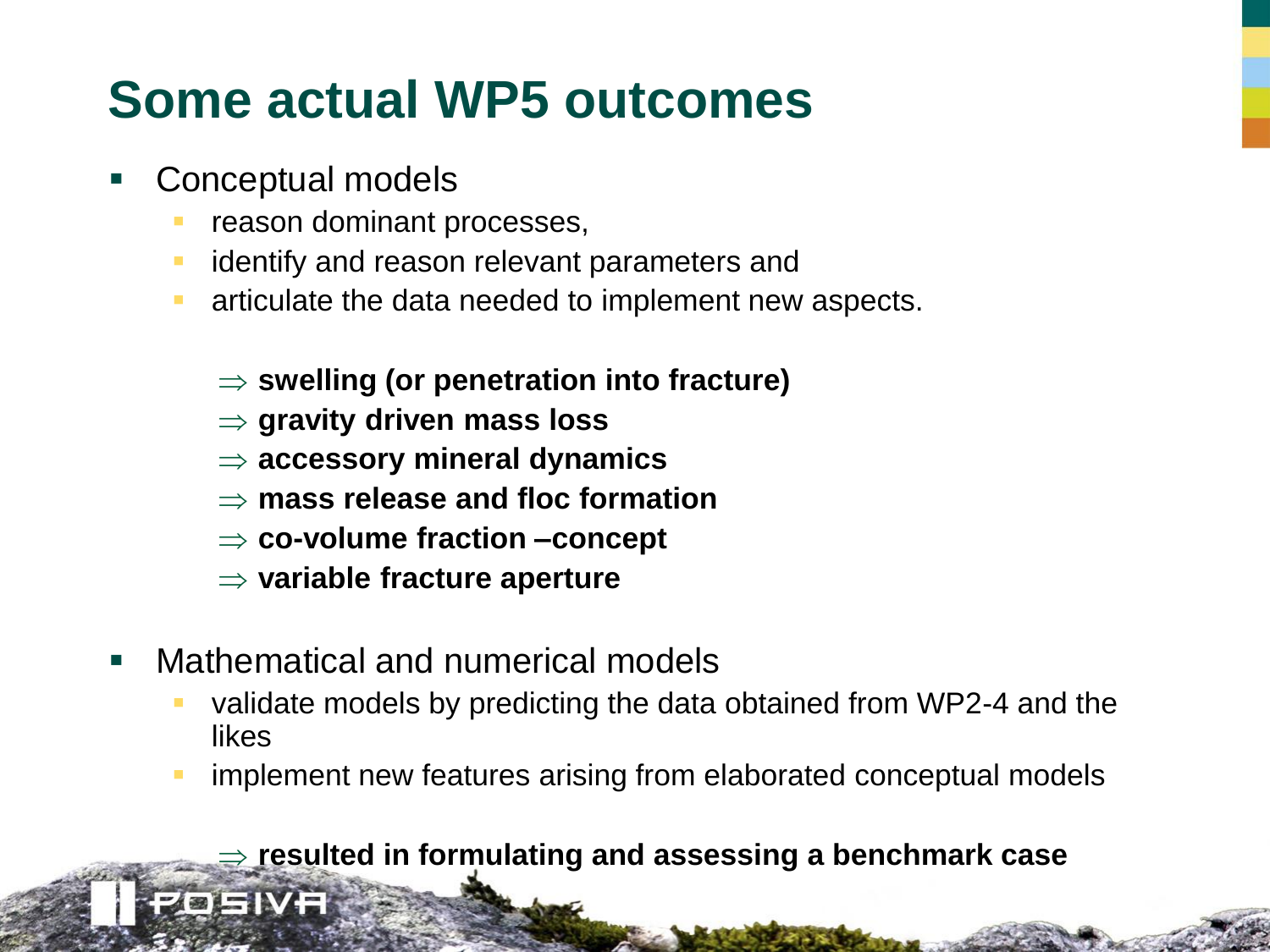# **Past, ongoing, and future activities**

- Conceptual models
	- review the data
		- **for penetration and erosion for Na-montmorillonite (Chris' tests)**

2013-11-11 Koskinen Kari 6

- related to the strength of structure at the rim
- **Simulate the benchmark test**
- **Simulate the Jyväskylä swelling test**
- **F** run new extended (in time) extrusion test???
- **Mathematical and numerical models** 
	- sedimentation of small and large flocs
	- 3D liquid flow and transport of colloids
	- scaling: geometric, dynamic and chemical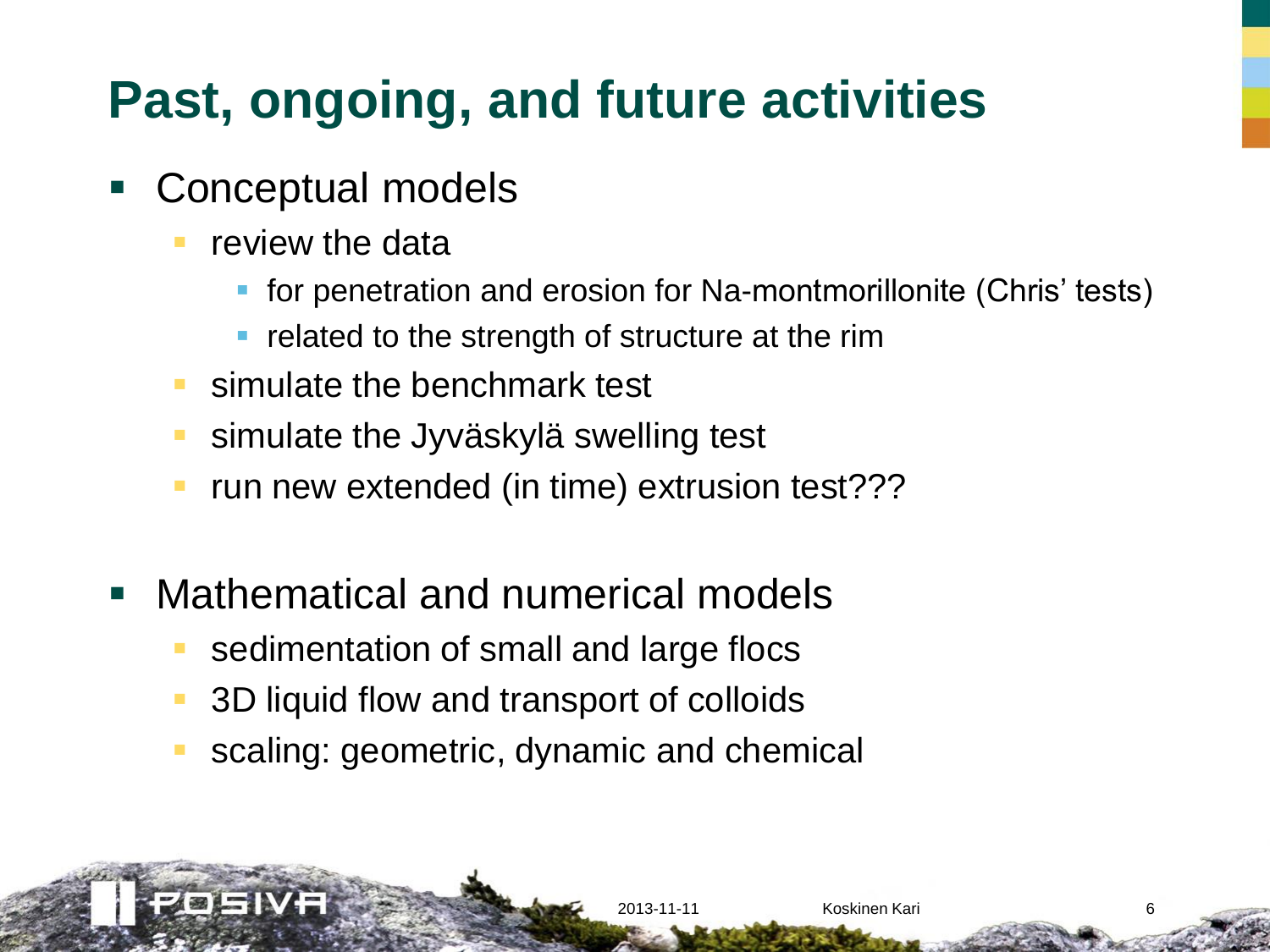## **WP5 deliverables**

OEIVE

|                  | <b>List of Deliverables</b>                                                                                |                                                                                                                                                  |               |                                                                                            |                        |  |
|------------------|------------------------------------------------------------------------------------------------------------|--------------------------------------------------------------------------------------------------------------------------------------------------|---------------|--------------------------------------------------------------------------------------------|------------------------|--|
| Del #            | Deliverable name                                                                                           | Responsible<br>Organisation                                                                                                                      | <b>Nature</b> | <b>Dissemination</b><br>Level                                                              | Due<br>date<br>(Month) |  |
| Work package 5   |                                                                                                            |                                                                                                                                                  |               |                                                                                            |                        |  |
| D <sub>5</sub> 1 | Description of<br>conceptual models and<br>the related<br>mathematical models to<br>support D1.1           | <b>D1.1: Summary of current state-of-the-art</b><br>Posiva<br>regarding treatment of colloids and related<br>issues in the long-term safety case |               |                                                                                            |                        |  |
| D <sub>5.2</sub> | Progress report of<br>model validation results<br>and model<br>development                                 | Posiva                                                                                                                                           | R             | <b>RE</b>                                                                                  | 24                     |  |
| D5.3             | Synthesis report of<br>model development<br>and validations to<br>support and to be<br>referred to in D1.4 | Posiva                                                                                                                                           |               | <b>D1.4: Synthesis Report: colloids and related</b><br>issues in the long term safety case |                        |  |